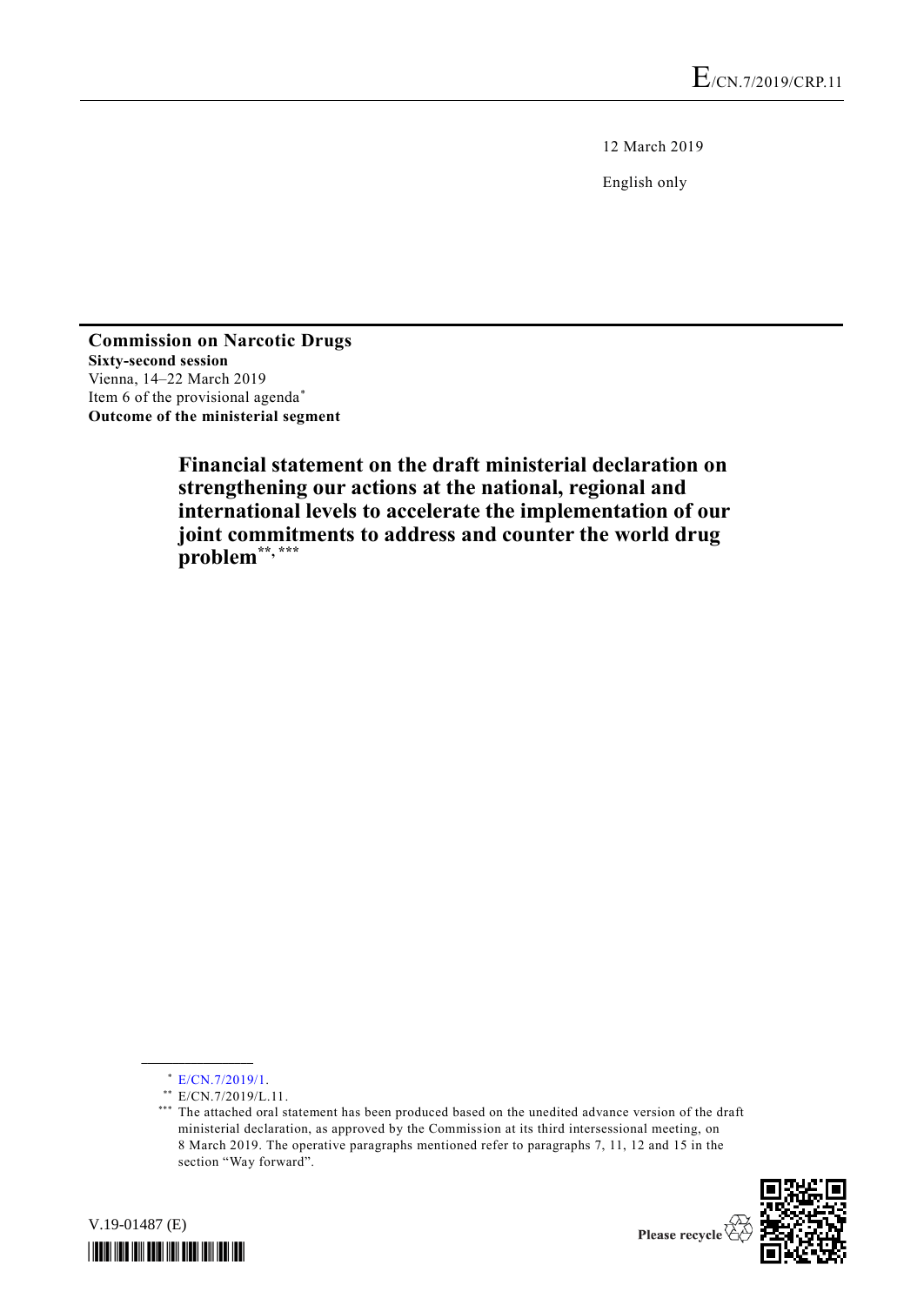**Oral statement in connection with the draft ministerial declaration on "Strengthening our actions at the national, regional and international levels to accelerate the implementation of our joint commitments to address and counter the world drug problem"**

1. The present statement is made in accordance with rule 28 of the rules of procedure of the functional commissions of the Economic and Social Council.

2. By operative paragraphs 7, 11, 12 and 15 of the draft ministerial declaration, the Member States would:

7. *Commit* to support the Commission on Narcotic Drugs to continue, within its mandate as the principal policymaking body of the UN with prime responsibility for drug control matters, including but not limited to, foster broad, transparent and inclusive discussions within the CND, involving, as appropriate, all relevant stakeholders, such as, law enforcement, judicial and health care personnel, civil society, academia, and relevant UN entities, on effective strategies to address and counter the world drug problem at all levels, including through sharing of information, best practices and lessons learnt;

11. *Request* the UNODC, in close cooperation with Member States, to continue, in an inclusive manner, expert level consultations on strengthening and streamlining existing annual reporting questionnaire and reflect on possibilities to review other existing drug control data collection and analysis tools as deemed necessary to reflect and assess progress made in the implementation of all commitments, included in the Political Declaration and Plan of Action 2009, the 2014 Joint Ministerial Statement and the UNGASS 2016 outcome document, and to submit an improved and streamlined annual reporting questionnaire for consideration at the 63rd session of the Commission, subject to the availability of extrabudgetary resources;

12. *Request* UNODC to continue to provide enhanced technical and substantive support to the Commission on Narcotic Drugs in supporting the implementation of and conducting follow-up to all commitments, subject to the availability of extrabudgetary resources;

15. *Resolve*, to review in the Commission on Narcotic Drugs in 2029 our progress in implementing all our international drug policy commitments, with a mid-term review in the Commission on Narcotic Drugs in 2024;

3. With regard to operative paragraph 7 and 12, it is estimated that extrabudgetary resources in the amount of \$192,600 (2020 indicative rate) would be required annually for the period from 2020 to 2029 to provide enhanced support by the Secretariat of Governing Bodies to the Commission on Narcotic Drugs. The resource requirements would provide for one professional post at the P-3 level for 12 working months. In addition, intersessional meetings for inclusive discussions could be provided from within existing resources if conducted without interpretation services. Alternatively, the meetings could be provided with interpretation on if available -basis, if announced well in advance and coordinated between the Commission on Narcotic Drugs Secretariat and the Conference Management Service of the United Nations Office in Vienna regarding the availability of conference facilities.

4. With regard to operative paragraph 11, it is estimated that extrabudgetary resources in the amount of \$896,500 would be required as follows: (i) \$681,000 for the development of the streamlined annual reporting questionnaire (ARQ), and (ii) \$215,500 for the translation and printing of the proposed ARQ for adoption by the Commission (100 pages in 6 languages). The resource requirements would provide for: (i) one professional post at the P-3 level for 16 working months; (ii) two General Service (Other Level) posts for 8 and 4 working months each; (iii) one expert group meeting and one meeting of regional and international organizations held in Vienna without interpretation; (iv) one consultant on questionnaire development for 12 working months, (v) one IT expert for 8 working months, and (vi) printing and translation of one report (100 pages in 6 languages).